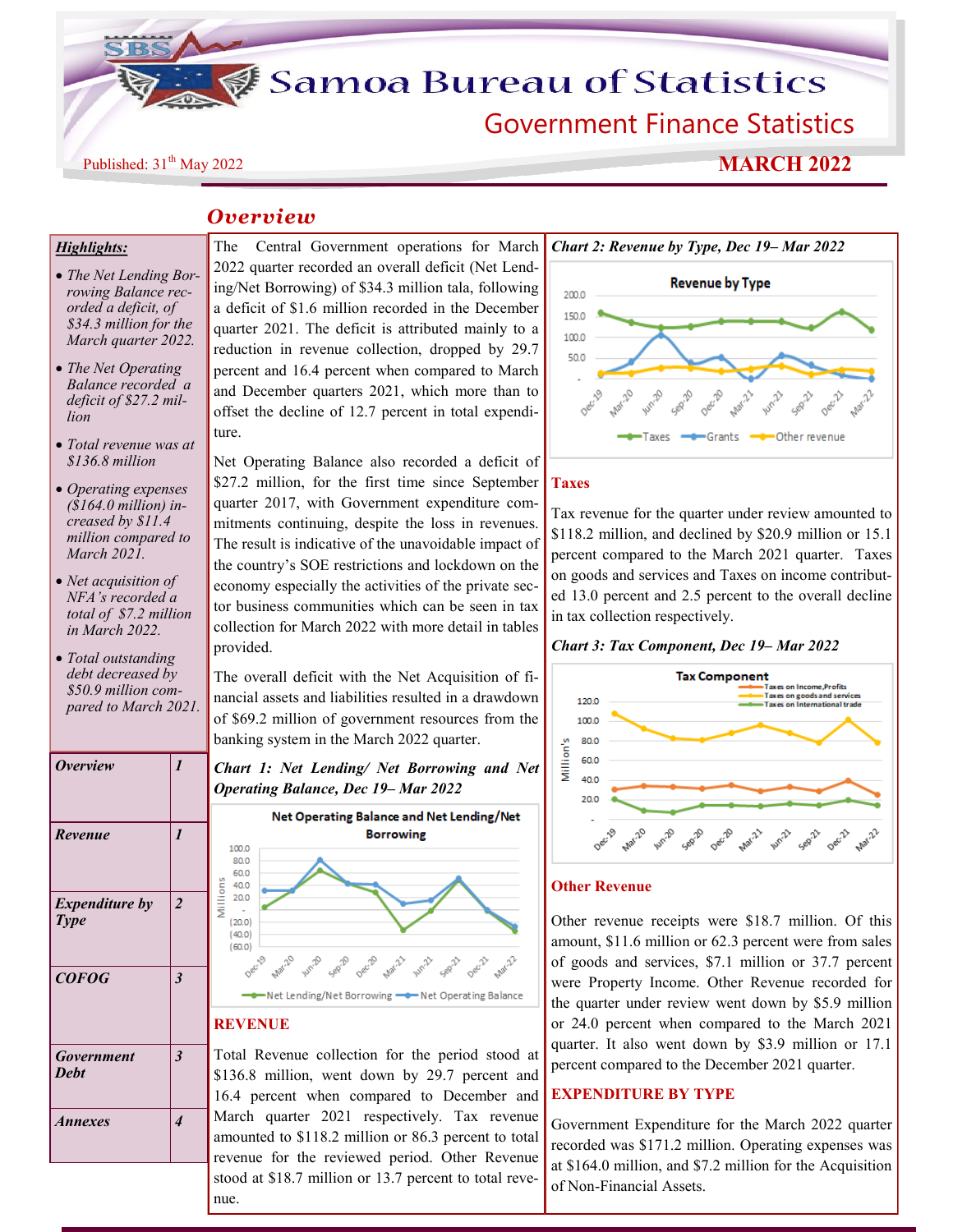Total expenditure decreased by \$24.9 million or 12.7 percent compared to its corresponding quarter in 2021

Aggregated Operating Expenses for the quarter ended March 2022 was \$164.0 million, an increase of 7.5 percent or \$11.4 million compared to the same quarter of the previous year.

*Chart 4: Operating Expenses Composition for March 2022.*



## *Table 1: Operating Expenses for March 2022*

| <b>Operating Expense</b>        | Dec-21 | <b>Mar-21</b> | Mar-22 | % Change<br>$Mar-21$ | % Change<br>Dec-21 |
|---------------------------------|--------|---------------|--------|----------------------|--------------------|
| Compensation of employees       | 75.5   | 63.0          | 66.1   | 4.8                  | $-12.5$            |
| Use of goods and services       | 52.7   | 41.4          | 39.3   | $-5.1$               | $-25.5$            |
| Grants                          | 48.7   | 31.0          | 37.5   | 20.9                 | $-23.0$            |
| Social benefits                 | 8.4    | 8.4           | 10.7   | 27.2                 | 26.9               |
| Interest                        | 1.9    | 1.6           | 5.2    | 236.8                | 172.6              |
| <b>Subsidies</b>                | 3.8    | 4.0           | 3.6    | $-10.2$              | $-6.2$             |
| Other expense                   | 2.9    | 3.3           | 1.7    | $-48.4$              | $-40.8$            |
| <b>Total Operating Expenses</b> | 193.9  | 152.6         | 164.0  | 7.5                  | 91.6               |

Of that amount, 40.3 percent was spent on Compensation of employees amounting to \$66.1 million. Use of goods and services recorded a total of \$39.3 million with a 23.9 percent. Grants to other government units amounted to \$37.5 million or 22.8 percent with Social benefits at \$10.7 million or 6.5 percent. The remaining 6.4 percent was spent on Interest, Subsidies and Other Expenses with amounts of \$5.2 million, \$3.6 million \$1.7 million respectively.





For the quarter ending March 2022, the government's total expenditure stood at \$171.2 million, reduced by \$24.9 million or 12.7 per-

cent on a yearly basis. The four main sectors which the government spent the majority of its resources were, General Public Services, Economic Affairs, Health and Education with respective shares of 22.2 percent, 19.0 percent, 18.2 percent and 17.0 percent of the total government expenditure. Public Order and Safety sector received also spent \$14.8 million, 8.7 percent of the overall spending. The remaining 14.9 percent (equivalent to \$25.5 million) were spent on services like Social Protection, Environmental Protection, Housing and Community Amenities, and Recreation, culture and religion.

### *Table 2: Expenditure by function March 2022*

| <b>Expenditure by Function</b>       | <b>Mar-21</b><br><b>Dec-21</b> |       |       | Mar-22 % Change | <b>Contribution</b><br>to Change | <b>Composition</b> |
|--------------------------------------|--------------------------------|-------|-------|-----------------|----------------------------------|--------------------|
| <b>General Public Services</b>       | 43.6                           | 42.8  | 38.1  | $-11.1$         | $-2.4$                           | 22.2               |
| <b>Economic Affairs</b>              | 36.9                           | 44.3  | 32.6  | $-26.4$         | $-6.0$                           | 19.0               |
| Health                               | 34.1                           | 36.7  | 31.2  | $-15.2$         | $-2.8$                           | 18.2               |
| Education                            | 32.6                           | 33.1  | 29.0  | $-12.2$         | $-2.1$                           | 17.0               |
| Public Order and Safety              | 18.5                           | 13.6  | 14.8  | 8.9             | 0.6                              | 8.7                |
| <b>Social Protection</b>             | 10.7                           | 10.1  | 12.8  | 27.5            | 1.4                              | 7.5                |
| <b>Environmental Protection</b>      | 7.5                            | 12.5  | 6.5   | $-48.4$         | $-3.1$                           | 3.8                |
| Housing and Community Ameniti        | 10.5                           | 1.8   | 5.1   | 179.4           | 1.7                              | 3.0                |
| Recreation, Culture, and Religion    | 1.8                            | 1.2   | 1.1   | $-3.9$          | 0.0                              | 0.7                |
| <b>Total Expenditure by Function</b> | 196.3                          | 196.1 | 171.2 | $-12.7$         | $-12.7$                          | 100.0              |

## **GOVERNMENT DEBT**

Total Government outstanding debt as at the end of March 2022 quarter stood at \$951.3 million, down by \$50.9 million or 5.1 percent compared to March 2021. Of the total outstanding debt, \$477.4 (50.2 percent) are with multilateral institutions mainly World Bank and ADB, \$471.1 (49.5 percent) are with Bilateral partners like the Government of the People's Republic of China (PRC) and Japan (JICA) with the remaining 0.3 percent consisting of domestic loans with our financial institutions.

Provided in Table 6 attached are the detail information.

#### *Chart 6: Government Debt , Dec 19– Mar 2022.*

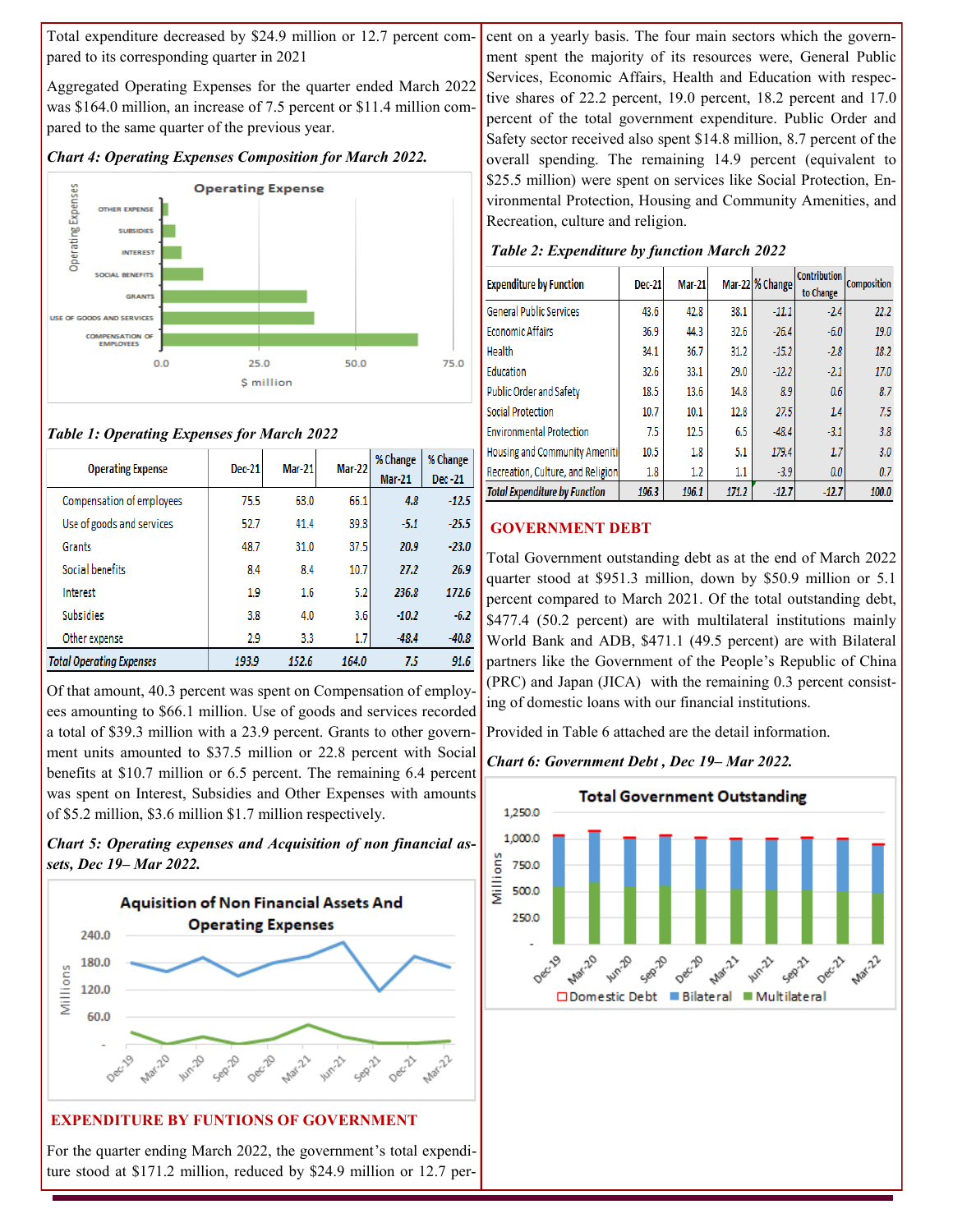<u>FAR FAR JIM DUR FAR FAR FAR F</u>

moa Bureau of Statistics

<u>THE RIBBO SHOP ASSESSED TO THE T</u>

**SBS Vision:** "Samoa Bureau of Statistics to be the leader in providing relevant and quality statistics for the benefit of Samoa"

National Accounts & Finance Statistics Division FMFM II Building, Level 2 PO Box 1151 Apia, Samoa

> Phone: (685) 62006 / 29326 Fax: (685) 24675 E-mail: fsd@sbs.gov.ws

# n en brun et een ein een volgunder e

# List of Tables

*Table 1: Statement of Operations: Budgetary Central Government: December 2019—March 2022*

*Table 2: Revenue: Budgetary Central Government: Decem-*

*ber 2019—March 2022*

*Table 3: Expense: Budgetary Central Government: December 2019—March 2022*

*Table 4: Transactions in Assets and Liabilities: Budgetary Central Government: December 2019—March 2022*

*Table 5: Classification of Function of Government (Expenditure by Function): December 2019—March 2022*

*Table 6: Total Government Debt: December 2019—March 2022*

#### *What are Government Finance Statistics?*

*Government Finance Statistics provide statistics that enable policymakers and analysts to study developments in the financial operations, financial position and liquidity situation of the government sector in a consistent and systematic manner. Balancing items have been created to provide summary information such as Net Operating Balance (NOB) and Net Lending (+) or Borrowing (-). The detailed data can also be used to examine specific areas of government operations, example: particular forms of taxation, level of expense and the amount of government borrowing etc. The harmonization of this system with other macroeconomic statistical systems like the System of National Accounts means that data from the GFS can be combined with data from NA to assess government performance in relation to the rest of the economy. Similarly, it can also be used for inter-country analysis of government operations, such as comparisons of ratios of taxes or expense to gross domestic product.* 

*The Bureau is continuing with the work on refinements and improvements to the framework ensuring compliance with the latest GFSM 2014 published by the IMF. This also ensure that the latest information is incorporated in the system and reflected in the report.* 

*This report provides the latest available information on the government financial operations and activities on a quarterly basis.*

 $\sqrt{1-\mu^2}$ .

Tofilau Anisi Tua

# **ACTING GOVERNMENT STATISTICIAN**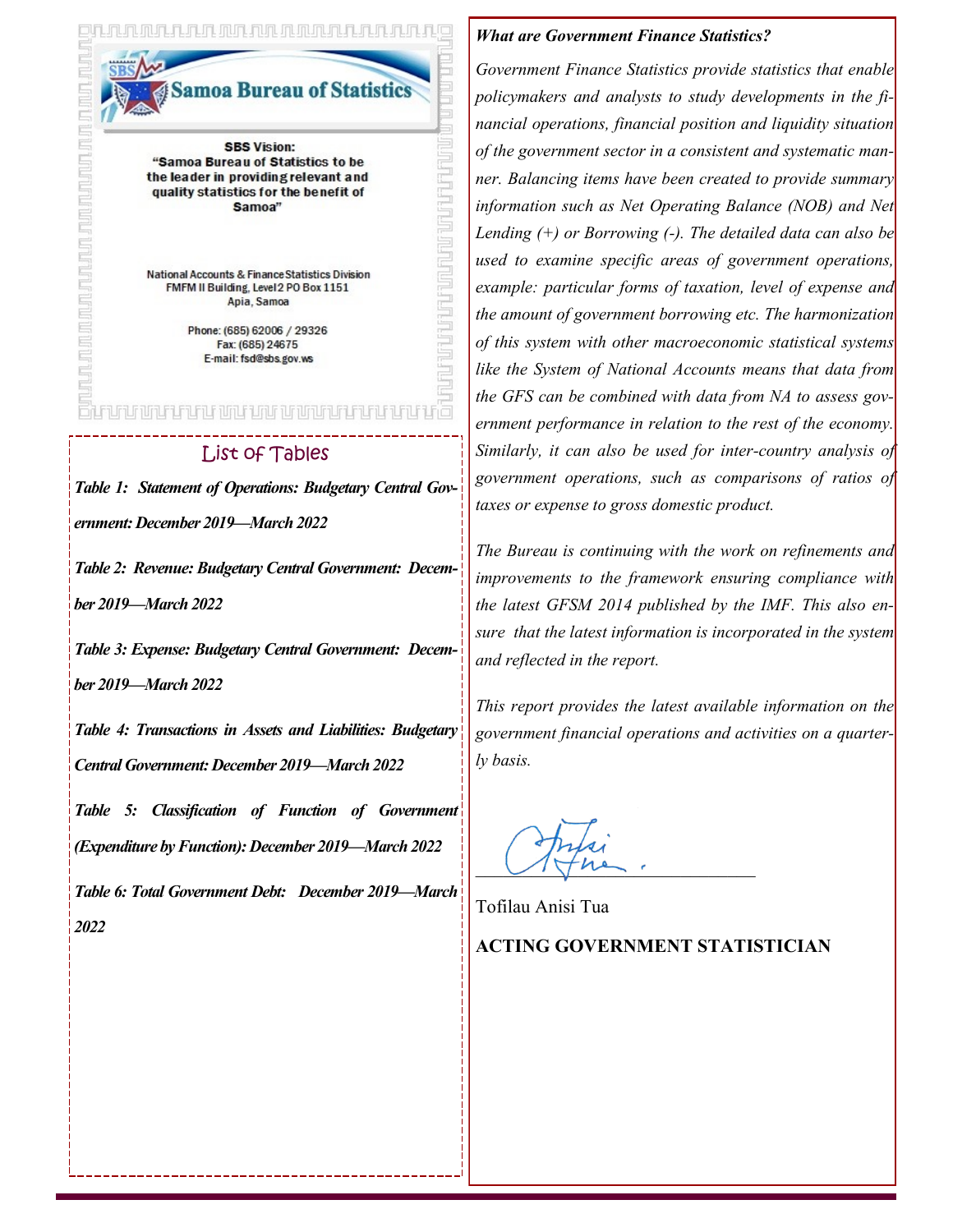| <b>Table 1: Statement of Government Operations</b> |
|----------------------------------------------------|
|----------------------------------------------------|

|                 | SAMOA: STATEMENT OF BUDGETARY CENTRAL GOVERNMENT                  |         | <b>Financial Year</b> |         |               |         |               |               | 2020-21       |               |               |        | 2021-22       |         |
|-----------------|-------------------------------------------------------------------|---------|-----------------------|---------|---------------|---------|---------------|---------------|---------------|---------------|---------------|--------|---------------|---------|
|                 | <b>OPERATIONS</b>                                                 | 2018-19 | 2019-20               | 2020-21 | <b>Dec-19</b> | Mar-20  | <b>Jun-20</b> | <b>Sep-20</b> | <b>Dec-20</b> | <b>Mar-21</b> | <b>Jun-21</b> | Sep-21 | <b>Dec-21</b> | Mar-22  |
|                 | TRANSACTIONS AFFECTING NET WORTH:                                 |         |                       |         |               |         |               |               |               |               |               |        |               |         |
| 1               | Revenue                                                           | 716.7   | 818.0                 | 791.3   | 185.7         | 192.5   | 256.9         | 193.5         | 209.1         | 163.7         | 225.0         | 167.4  | 194.6         | 136.8   |
| 11              | Taxes                                                             | 571.8   | 563.4                 | 542.6   | 159.4         | 136.6   | 124.2         | 126.8         | 138.8         | 139.1         | 137.9         | 122.8  | 160.9         | 118.2   |
| 13              |                                                                   | 55.7    | 179.4                 | 148.1   | 12.2          | 41.0    | 105.7         | 39.8          | 52.1          | 0.0           | 56.3          | 33.0   | 11.2          | 0.0     |
| 14              |                                                                   | 89.2    | 75.2                  | 100.6   | 14.1          | 14.9    | 27.0          | 27.0          | 18.2          | 24.6          | 30.8          | 11.6   | 22.5          | 18.7    |
| $\overline{2}$  | Expense                                                           | 600.4   | 638.5                 | 679.2   | 154.2         | 160.7   | 175.1         | 150.5         | 166.8         | 152.6         | 209.2         | 115.4  | 193.9         | 164.0   |
| 21              |                                                                   | 230.7   | 261.8                 | 267.9   | 65.2          | 58.9    | 73.1          | 59.5          | 70.7          | 63.0          | 74.7          | 61.2   | 75.5          | 66.1    |
| 22              |                                                                   | 201.6   | 188.8                 | 170.3   | 47.1          | 45.2    | 53.9          | 29.0          | 46.5          | 41.4          | 53.4          | 24.0   | 52.7          | 39.3    |
| 24              |                                                                   | 16.6    | 15.9                  | 6.7     | 2.4           | 5.5     | 2.4           | 1.2           | 2.0           | 1.6           | 1.9           | 1.6    | 1.9           | 5.2     |
| 25              |                                                                   | 8.7     | 9.5                   | 17.4    | 6.1           | 2.5     | 0.3           | 4.7           | 3.8           | 4.0           | 4.8           | 0.4    | 3.8           | 3.6     |
| 26              |                                                                   | 110.9   | 124.5                 | 159.0   | 26.5          | 40.7    | 33.7          | 31.3          | 32.1          | 31.0          | 64.6          | 24.2   | 48.7          | 37.5    |
| 27              |                                                                   | 19.9    | 23.0                  | 28.0    | 5.5           | 5.3     | 5.7           | 8.9           | 4.7           | 8.4           | 6.1           | 3.7    | 8.4           | 10.7    |
| 28              |                                                                   | 12.0    | 15.0                  | 29.9    | 1.5           | 2.5     | 6.1           | 15.9          | 7.0           | 3.3           | 3.7           | 0.2    | 2.9           | 1.7     |
| NOB             | <b>Net operating balance</b>                                      | 116.2   | 179.5                 | 112.1   | 31.4          | 31.7    | 81.8          | 43.0          | 42.3          | 11.1          | 15.8          | 51.9   | 0.8           | $-27.2$ |
|                 | TRANSACTIONS IN NONFINANCIAL ASSETS:                              |         |                       |         |               |         |               |               |               |               |               |        |               |         |
| 31              | <b>Net Acquisition of Nonfinancial Assets</b>                     | 55.9    | 45.2                  | 74.3    | 26.1          | 0.5     | 16.6          | 0.3           | 13.3          | 43.5          | 17.2          | 3.4    | 2.4           | 7.2     |
| 311             |                                                                   | 55.9    | 45.2                  | 74.3    | 26.1          | 0.5     | 16.6          | 0.3           | 13.3          | 43.5          | 17.2          | 3.4    | 2.4           | 7.2     |
|                 |                                                                   |         |                       |         |               |         |               |               |               |               |               |        |               |         |
| 2M              |                                                                   | 656.3   | 683.8                 | 753.5   | 180.3         | 161.3   | 191.8         | 150.8         | 180.1         | 196.1         | 226.4         | 118.8  | 196.3         | 171.2   |
| <b>NLB</b>      | Net lending / Net borrowing                                       | 60.4    | 134.3                 | 37.8    | 5.4           | 31.2    | 65.1          | 42.7          | 29.0          | $-32.4$       | $-1.4$        | 48.6   | $-1.6$        | $-34.3$ |
|                 | (FINANCING):                                                      |         |                       |         |               |         |               |               |               |               |               |        |               |         |
| 32 <sub>1</sub> |                                                                   | 7.3     | 89.2                  | 12.5    | $-0.3$        | 9.0     | 53.2          | 37.6          | 24.0          | $-38.9$       | $-10.1$       | 41.9   | -4.2          | $-69.2$ |
| 321             | Domestic                                                          | 7.3     | 89.2                  | 12.5    | $-0.3$        | 9.0     | 53.2          | 37.6          | 24.0          | $-38.9$       | $-10.1$       | 41.9   | $-4.2$        | $-69.2$ |
| 33              |                                                                   | (53.1)  | (45.1)                | (25.3)  | $-5.7$        | $-22.2$ | $-11.9$       | $-5.1$        | $-5.0$        | $-6.5$        | $-8.7$        | $-6.7$ | -2.5          | $-34.8$ |
| 331             | Domestic.                                                         | (9.3)   | (7.1)                 | (3.1)   | $-1.8$        | $-1.8$  | $-1.7$        | $-0.7$        | $-0.8$        | $-0.8$        | $-0.8$        | $-0.8$ | 6.2           | $-7.8$  |
| 332             |                                                                   | (43.8)  | (37.9)                | (22.3)  | $-3.9$        | $-20.4$ | $-10.2$       | $-4.4$        | $-4.2$        | $-5.8$        | $-7.9$        | $-5.9$ | $-8.7$        | $-27.0$ |
| <b>NLBz</b>     | Overall statistical discrepancy: NLB vs Financing (32-33-<br>NLB) | 0.0     | 0.0                   | 0.0     | 0.0           | 0.0     | 0.0           | 0.0           | 0.0           | 0.0           | 0.0           | 0.0    | 0.0           | 0.0     |
|                 |                                                                   |         |                       |         |               |         |               |               |               |               |               |        |               |         |
|                 | GDP Estimates (nominal) (financial Year)                          | 2,231.2 | 2,344.2               | 2,169.3 | 601.7         | 585.8   | 533.5         | 532.7         | 557.6         | 545.4         | 533.6         | 541.8  | 570.4         | 547.8   |
|                 | <b>Indicators as % of GDP</b>                                     |         |                       |         |               |         |               |               |               |               |               |        |               |         |
|                 | <b>Net Operating Balance</b>                                      | 5.2     | 7.7                   | 5.2     | 5.2           | 5.4     | 15.3          | 8.1           | 7.6           | 2.0           | 3.0           | 9.6    | 0.1           | (5.0)   |
|                 | Net Lending / Borrowing                                           | 2.7     | 5.7                   | 1.7     | 0.9           | 5.3     | 12.2          | 8.0           | 5.2           | $-5.9$        | $-0.3$        | 9.0    | $-0.3$        | $-6.3$  |
|                 | <b>Debt Service Ratio</b>                                         | 3.0     | 3.3                   | 1.8     | 2.5           | 4.5     | 2.8           | 1.6           | 2.1           | 1.6           | 2.1           | 1.6    | 2.0           | 5.4     |
|                 | <b>Total Revenue &amp; Grants</b>                                 | 32.1    | 34.9                  | 36.5    | 30.9          | 32.9    | 48.2          | 36.3          | 37.5          | 30.0          | 42.2          | 30.9   | 34.1          | 25.0    |
|                 | <b>Total Expense</b>                                              | 26.9    | 27.2                  | 31.3    | 25.6          | 27.4    | 32.8          | 28.3          | 29.9          | 28.0          | 39.2          | 21.3   | 34.0          | 29.9    |
|                 | Revenue component as % of total revenue                           |         |                       |         |               |         |               |               |               |               |               |        |               |         |
|                 | Taxes                                                             | 79.8    | 68.9                  | 68.6    | 85.8          | 71.0    | 48.3          | 65.5          | 66.4          | 85.0          | 61.3          | 73.4   | 82.7          | 86.3    |
|                 | Grants                                                            | 7.8     | 21.9                  | 18.7    | 6.6           | 21.3    | 41.2          | 20.5          | 24.9          | 0.0           | 25.0          | 19.7   | 5.7           | 0.0     |
|                 | Other revenue                                                     | 12.4    | 9.2                   | 12.7    | 7.6           | 7.7     | 10.5          | 13.9          | 8.7           | 15.0          | 13.7          | 6.9    | 11.6          | 13.7    |
|                 | Expense component as % of total expense                           |         |                       |         |               |         |               |               |               |               |               |        |               |         |
|                 | Compensation of employees                                         | 38.4    | 41.0                  | 39.4    | 42.3          | 36.7    | 41.7          | 39.5          | 42.4          | 41.3          | 35.7          | 53.0   | 38.9          | 40.3    |
|                 | Use of goods and services                                         | 33.6    | 29.6                  | 25.1    | 30.5          | 28.1    | 30.8          | 19.2          | 27.9          | 27.1          | 25.5          | 20.8   | 27.2          | 23.9    |
|                 | Interest                                                          | 2.8     | 2.5                   | 1.0     | 1.6           | 3.4     | 1.4           | 0.8           | 1.2           | 1.0           | 0.9           | 1.4    | 1.0           | 3.2     |
|                 | <b>Subsidies</b>                                                  | 1.5     | 1.5                   | 2.6     | 3.9           | $1.6\,$ | 0.2           | 3.1           | 2.3           | 2.6           | 2.3           | 0.3    | 2.0           | 2.2     |
|                 | Grants                                                            | 18.5    | 19.5                  | 23.4    | 17.2          | 25.3    | 19.2          | 20.8          | 19.3          | 20.3          | 30.9          | 21.0   | 25.1          | 22.8    |
|                 | Social benefits                                                   | 3.3     | 3.6                   | 4.1     | 3.6           | 3.3     | 3.3           | 5.9           | 2.8           | 5.5           | 2.9           | 3.2    | 4.3           | 6.5     |
|                 | Other expense                                                     | 2.0     | 2.3                   | 4.4     | 0.9           | $1.6\,$ | 3.5           | 10.6          | 4.2           | 2.2           | 1.8           | 0.2    | 1.5           | $1.0\,$ |
|                 |                                                                   |         |                       |         |               |         |               |               |               |               |               |        |               |         |

Source: Samoa Bureau of Statistics, Ministry of Finance, Central Bank of Samoa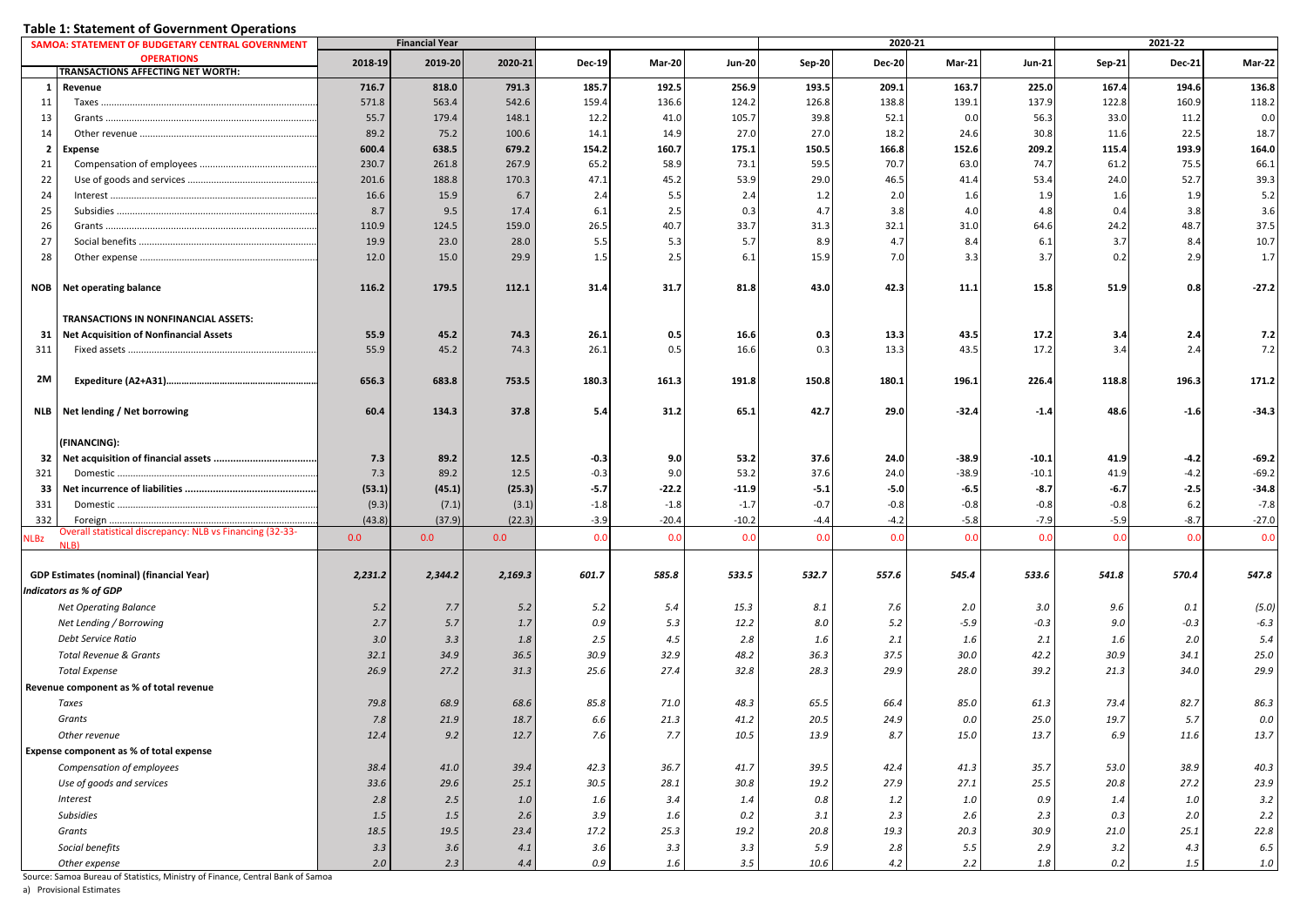#### **Table 2: Revenue by Type**

|       |                                                         |         | <b>Financial Year</b> |         |               | 2019-20       |               |               |               | 2020-21       |               |               | 20021-22      |               |
|-------|---------------------------------------------------------|---------|-----------------------|---------|---------------|---------------|---------------|---------------|---------------|---------------|---------------|---------------|---------------|---------------|
|       | <b>REVENUE</b>                                          | 2018-19 | 2019-20               | 2020-21 | <b>Dec-19</b> | <b>Mar-20</b> | <b>Jun-20</b> | <b>Sep-20</b> | <b>Dec-20</b> | <b>Mar-21</b> | <b>Jun-21</b> | <b>Sep-21</b> | <b>Dec-21</b> | <b>Mar-22</b> |
|       | <b>REVENUE</b>                                          | 716.7   | 818.0                 | 791.3   | 185.7         | 192.5         | 256.9         | 193.5         | 209.1         | 163.7         | 225.0         | 167.4         | 194.6         | 136.          |
| 11    | <b>Taxes</b>                                            | 571.8   | 563.4                 | 542.6   | 159.4         | 136.6         | 124.2         | 126.8         | 138.8         | 139.1         | 137.9         | 122.8         | 160.9         | 118.          |
| 111   | Taxes on income, profits, and capital gains             | 131.6   | 129.5                 | 129.1   | 30.5          | 34.7          | 33.6          | 31.7          | 35.3          | 28.7          | 33.4          | 29.1          | 39.6          | 25.           |
| 1,111 |                                                         | 67.8    | 69.2                  | 68.7    | 16.6          | 18.0          | 17.8          | 16.0          | 17.5          | 16.9          | 18.2          | 17.9          | 19.0          | 19.           |
| 1,112 | Payable by corporations and other enterprises           | 63.8    | 60.3                  | 60.4    | 13.9          | 16.7          | 15.8          | 15.7          | 17.8          | 11.8          | 15.2          | 11.1          | 20.5          | 5.            |
| 113   |                                                         | 0.0     | 0.0                   | 0.0     | 0.0           | 0.0           | 0.0           | 0.0           | 0.0           | 0.0           | 0.0           | 0.0           | 0.0           | 0.            |
| 114   |                                                         | 376.7   | 378.5                 | 353.6   | 108.3         | 92.4          | 82.7          | 80.6          | 88.5          | 96.5          | 87.9          | 78.7          | 101.6         | 78.           |
| 1141  | General taxes on goods and services (Value-added Taxes. | 229.4   | 231.8                 | 217.7   | 68.4          | 53.5          | 45.6          | 51.2          | 54.1          | 58.8          | 53.4          | 48.6          | 62.7          | 47.           |
| 1142  |                                                         | 132.7   | 132.5                 | 127.4   | 35.3          | 34.0          | 35.2          | 27.4          | 32.1          | 34.8          | 33.1          | 28.7          | 36.8          | 28.           |
| 1144  | Taxes on specific services                              | 14.6    | 14.2                  | 8.5     | 4.5           | 4.9           | 1.9           | 2.0           | 2.2           | 2.9           | 1.4           | 1.4           | 2.2           | 2.            |
| 1145  | Taxes on use of goods, permission to use goods          | 0.0     | 0.0                   | 0.0     | 0.0           | 0.0           | 0.0           | 0.0           | 0.0           | 0.0           | 0.0           | 0.0           | 0.0           | 0.            |
| 115   | Taxes on international trade and transactions           | 63.4    | 55.4                  | 59.9    | 20.6          | 9.5           | 7.9           | 14.4          | 15.0          | 13.8          | 16.6          | 15.1          | 19.7          | 14.           |
| 1151  |                                                         | 63.4    | 55.4                  | 59.9    | 20.6          | 9.5           | 7.9           | 14.4          | 15.0          | 13.8          | 16.6          | 15.1          | 19.7          | 14.           |
| 13    | <b>Grants</b>                                           | 55.7    | 179.4                 | 148.1   | 12.2          | 41.0          | 105.7         | 39.8          | 52.1          | 0.0           | 56.3          | 33.0          | 11.2          | 0.            |
| 131   |                                                         | 55.7    | 179.4                 | 148.1   | 12.2          | 41.0          | 105.7         | 39.8          | 52.1          | 0.0           | 56.3          | 33.0          | 11.2          |               |
| 1311  |                                                         | 55.7    | 179.4                 | 148.1   | 12.2          | 41.0          | 105.7         | 39.8          | 52.1          | 0.0           | 56.3          | 33.0          | 11.2          | 0.            |
| 14    | <b>Other revenue</b>                                    | 89.2    | 75.2                  | 100.6   | 14.1          | 14.9          | 27.0          | 27.0          | 18.2          | 24.6          | 30.8          | 11.6          | 22.5          | 18.           |
| 141   |                                                         | 21.6    | 11.7                  | 33.0    | 5.9           | 2.2           | 2.7           | 16.4          | 4.9           | 9.9           | 1.8           | 0.5           | 5.9           | 7.            |
| 1411  |                                                         | 3.0     | 1.4                   | 2.9     | 0.3           | 0.4           | 0.4           | 0.2           | 2.3           | 0.2           | 0.2           | 0.1           | 1.4           | 0.            |
| 1412  |                                                         | 15.1    | 8.4                   | 29.5    | 4.2           | 1.6           | 2.2           | 16.1          | 2.5           | 9.6           | 1.3           | 0.3           | 4.4           |               |
| 1415  |                                                         | 3.4     | 1.9                   | 0.6     | 1.4           | 0.2           | 0.2           | 0.2           | 0.1           | 0.1           | 0.2           | 0.1           |               |               |
| 142   |                                                         | 67.4    | 62.9                  | 66.8    | 8.0           | 12.6          | 24.1          | 10.4          | 13.1          | 14.5          | 28.8          | 10.9          | 16.5          | 11.           |
| 1422  |                                                         | 37.9    | 30.5                  | 25.8    | 2.2           | 6.5           | 19.9          | 2.5           | 1.5           | 3.9           | 18.0          | 2.3           | 3.0           | 4.            |
| 1423  | Incidental sales by nonmarket establishments            | 29.5    | 32.4                  | 41.0    | 5.8           | 6.0           | 4.3           | 7.9           | 11.6          | 10.6          | 10.9          | 8.6           | 13.5          | 7.            |
| 143   |                                                         | 0.2     | 0.6                   | 0.8     | 0.2           | 0.1           | 0.2           | 0.2           | 0.2           | 0.2           | 0.2           | 0.2           | 0.2           | 0.            |
| 145   | Miscellaneous and unidentified revenue                  | 0.0     | 0.0                   | 0.0     | 0.0           | 0.0           | 0.0           | 0.0           | 0.0           | 0.0           | 0.0           | 0.0           | 0.0           | 0.            |

Source: Samoa Bureau of Statistics, Ministry of Finance, Central Bank of Samoa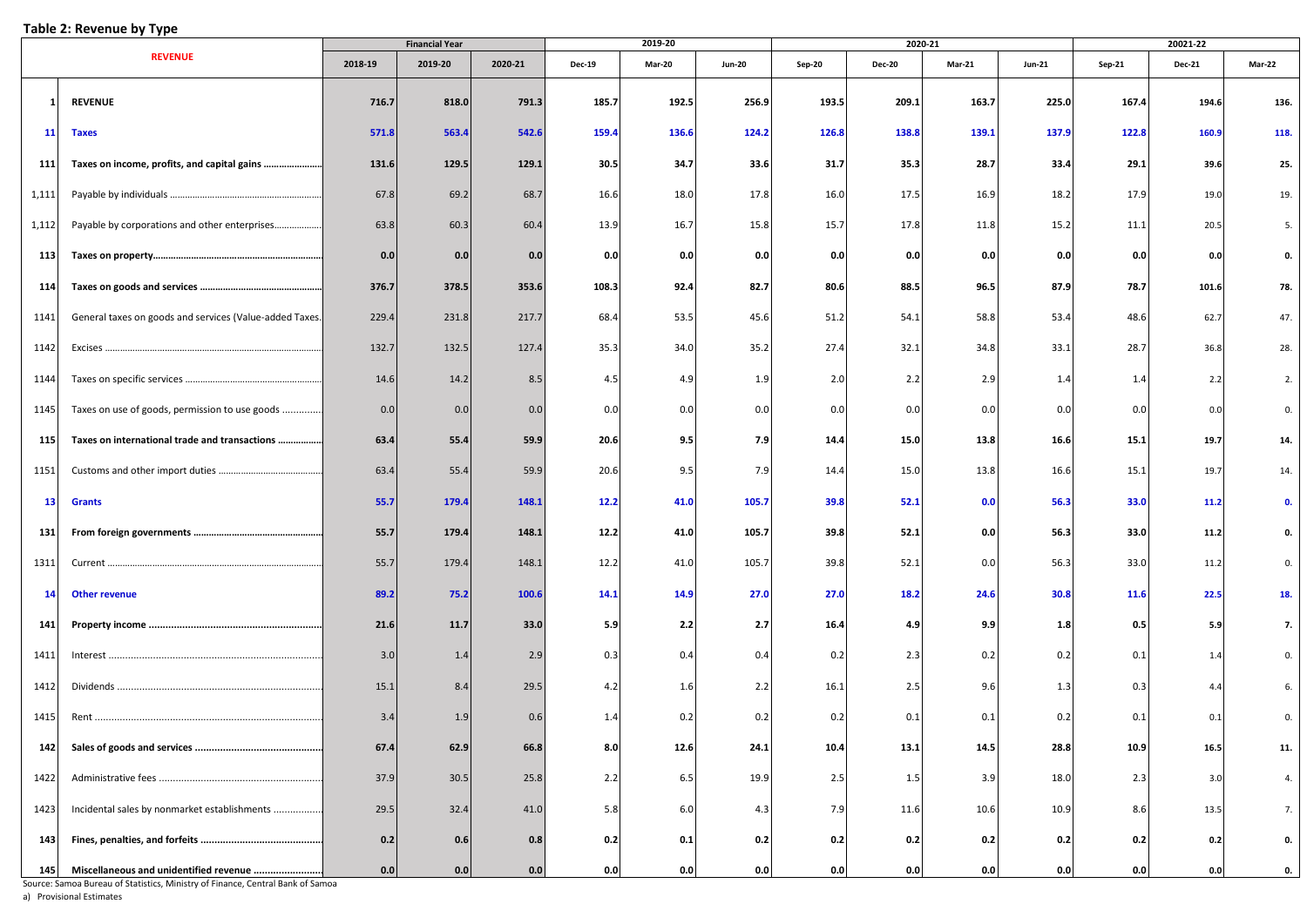#### **Table 3: Expense by Type**

|      |                                            |         | <b>Financial Year</b> |         |               | 2019-20       |               |        | 2020-21       |        |               |        | 2021-22       |        |
|------|--------------------------------------------|---------|-----------------------|---------|---------------|---------------|---------------|--------|---------------|--------|---------------|--------|---------------|--------|
|      | <b>EXPENSES</b>                            | 2018-19 | 2019-20               | 2020-21 | <b>Dec-19</b> | <b>Mar-20</b> | <b>Jun-20</b> | Sep-20 | <b>Dec-20</b> | Mar-21 | <b>Jun-21</b> | Sep-21 | <b>Dec-21</b> | Mar-22 |
| 2    |                                            | 600.4   | 638.5                 | 679.2   | 154.2         | 160.7         | 175.1         | 150.5  | 166.8         | 152.6  | 209.2         | 115.4  | 193.9         | 164.   |
| 21   |                                            | 230.7   | 261.8                 | 267.9   | 65.2          | 58.9          | 73.1          | 59.5   | 70.7          | 63.0   | 74.7          | 61.2   | 75.5          | 66.    |
| 211  |                                            | 214.0   | 240.3                 | 244.1   | 59.9          | 53.9          | 67.1          | 54.2   | 64.4          | 57.4   | 68.0          | 55.3   | 68.2          | 59.    |
| 212  |                                            | 16.7    | 21.5                  | 23.8    | 5.3           | 5.1           | 6.0           | 5.3    | 6.3           | 5.6    | 6.6           | 6.0    | 7.3           | 6.     |
| 22   |                                            | 201.6   | 188.8                 | 170.3   | 47.1          | 45.2          | 53.9          | 29.0   | 46.5          | 41.4   | 53.4          | 24.0   | 52.7          | 39.    |
| 24   |                                            | 16.6    | 15.9                  | 6.7     | 2.4           | 5.5           | 2.4           | $1.2$  | 2.0           | 1.6    | 1.9           | 1.6    | 1.9           | 5.     |
| 241  |                                            | 15.1    | 15.0                  | 6.2     | 2.1           | 5.3           | 2.2           | 1.1    | 1.8           | 1.4    | 1.8           | 1.6    | 1.8           | 5.     |
| 242  | To residents other than general government | 1.4     | 0.9                   | 0.5     | 0.3           | 0.2           | 0.2           | 0.1    | 0.1           | 0.1    | 0.1           | 0.1    | 0.1           | 0.     |
| 25   |                                            | 8.7     | 9.5                   | 17.4    | 6.1           | 2.5           | 0.3           | 4.7    | 3.8           | 4.0    | 4.8           | 0.4    | 3.8           | 3.     |
| 251  | To public corporations                     | 8.0     | 8.8                   | 16.9    | 6.1           | 2.1           | 0.1           | 4.7    | 3.8           | 3.5    | 4.8           | 0.3    | 3.8           | 3.     |
| 252  | To private enterprises                     | 0.7     | 0.7                   | 0.5     | 0.0           | 0.5           | 0.2           | 0.1    | 0.0           | 0.5    | 0.0           | 0.1    | 0.0           | 0.     |
| 26   |                                            | 110.9   | 124.5                 | 159.0   | 26.5          | 40.7          | 33.7          | 31.3   | 32.1          | 31.0   | 64.6          | 24.2   | 48.7          | 37.    |
| 262  |                                            | 0.0     | 0.0                   | 0.0     | 0.0           | 0.0           | 0.0           | 0.0    | 0.0           | 0.0    | 0.0           | 0.0    | 0.0           | 0.     |
| 2621 |                                            | 0.0     | 0.0                   | 0.0     | 0.0           | 0.0           | 0.0           | 0.0    | 0.0           | 0.0    | 0.0           | 0.0    | 0.0           | 0.     |
| 263  |                                            | 110.9   | 124.5                 | 159.0   | 26.5          | 40.7          | 33.7          | 31.3   | 32.1          | 31.0   | 64.6          | 24.2   | 48.7          | 37.    |
| 2631 |                                            | 110.9   | 124.5                 | 159.0   | 26.5          | 40.7          | 33.7          | 31.3   | 32.1          | 31.0   | 64.6          | 24.2   | 48.7          | 37.    |
| 27   |                                            | 19.9    | 23.0                  | 28.0    | 5.5           | 5.3           | 5.7           | 8.9    | 4.7           | 8.4    | 6.1           | 3.7    | 8.4           | 10.    |
| 272  | Social security benefits                   | 19.3    | 22.3                  | 27.1    | 5.4           | 5.0           | 5.6           | 8.8    | 4.5           | 8.1    | 5.8           | 3.7    | 8.0           | 10.    |
| 273  | Social assistance benefits                 | 0.6     | 0.8                   | 1.0     | 0.2           | 0.3           | 0.1           | 0.1    | 0.2           | 0.3    | 0.3           | 0.0    | 0.5           | 0.     |
| 28   |                                            | 12.0    | 15.0                  | 29.9    | $1.5 \mid$    | 2.5           | 6.1           | 15.9   | 7.0           | 3.3    | 3.7           | 0.2    | 2.9           | 1.     |
| 281  | Property expense other than interest       | 0.0     | 0.0                   | 0.0     | 0.0           | 0.0           | 0.0           | 0.0    | 0.0           | 0.0    | 0.0           | 0.0    | 0.0           | 0.     |
| 282  |                                            | 12.0    | 15.0                  | 29.9    | 1.5           | 2.5           | 6.1           | 15.9   | 7.0           | 3.3    | 3.7           | 0.2    | 2.9           | 1.     |
| 2821 |                                            | 12.0    | 15.0                  | 29.9    | 1.5           | 2.5           | 6.1           | 15.9   | 7.0           | 3.3    | 3.7           | 0.2    | 2.9           | 1.     |
| 2822 |                                            | 0.0     | 0.0                   | 0.0     | 0.0           | 0.0           | 0.0           | 0.0    | 0.0           | 0.0    | 0.0           | 0.0    | 0.0           | 0.     |

Source: Samoa Bureau of Statistics, Ministry of Finance, Central Bank of Samoa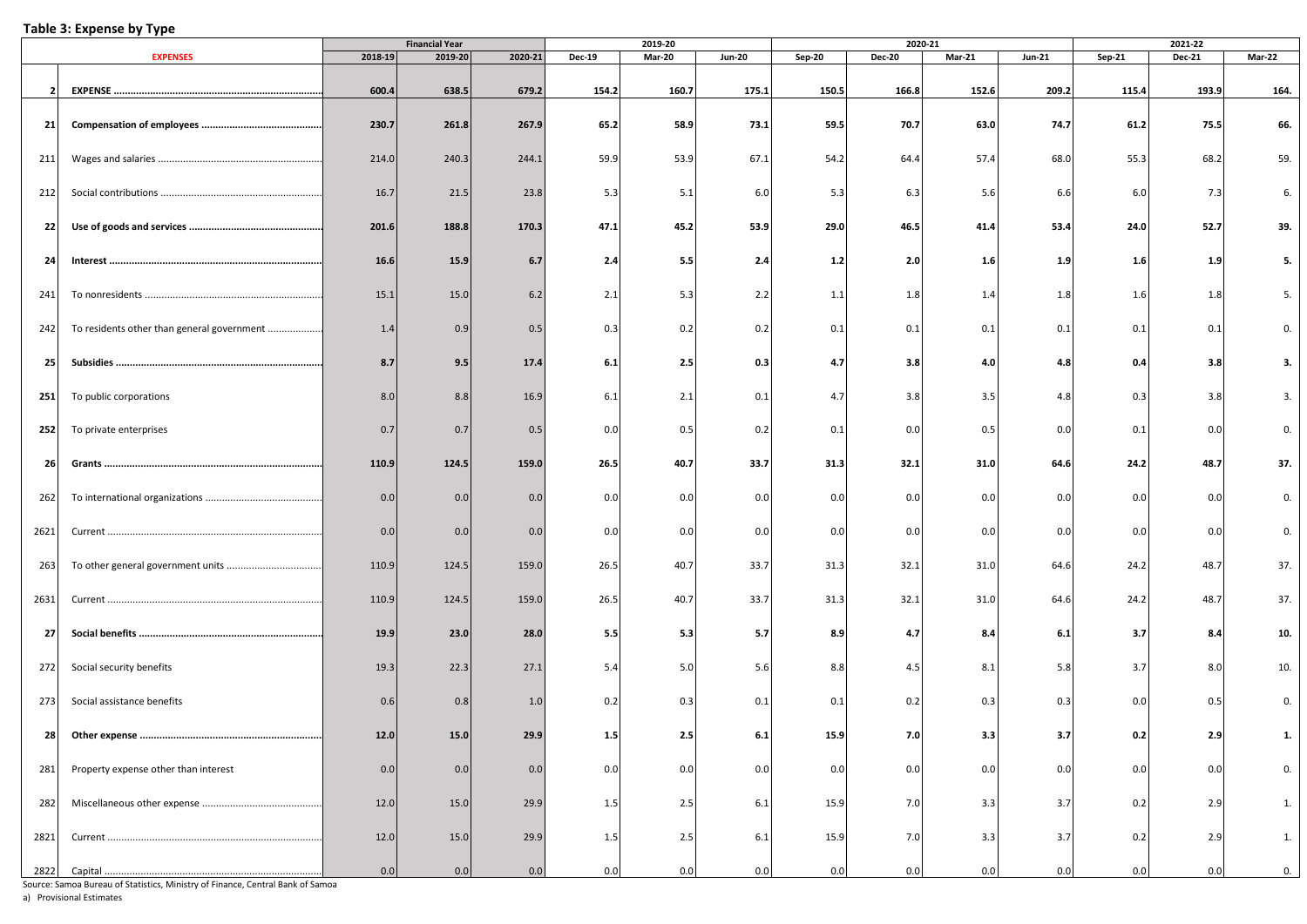#### **Table 4: Statement of Assets and Liabilities**

|       |                                                         |         | <b>Financial Year</b> |         |               | 2019-20       |               |        |               | 2020-21       |               |        | 2021-22       |         |
|-------|---------------------------------------------------------|---------|-----------------------|---------|---------------|---------------|---------------|--------|---------------|---------------|---------------|--------|---------------|---------|
|       | <b>TRANSACTIONS IN ASSETS AND LIABILITIES</b>           | 2018-19 | 2019-20               | 2020-21 | <b>Dec-19</b> | <b>Mar-20</b> | <b>Jun-20</b> | Sep-20 | <b>Dec-20</b> | <b>Mar-21</b> | <b>Jun-21</b> | Sep-21 | <b>Dec-21</b> | Mar-22  |
|       |                                                         |         |                       |         |               |               |               |        |               |               |               |        |               |         |
|       | CHANGE IN NET WORTH: TRANSACTIONS c/                    | 116.2   | 179.5                 | 112.1   | 31.4          | 31.7          | 81.8          | 43.0   | 42.3          | 11.1          | 15.8          | 51.9   | 0.8           | $-27.2$ |
| 31    | Net acquisition of nonfinancial assets d/               |         |                       |         |               | 0.5           |               |        |               |               |               |        |               |         |
|       |                                                         | 55.9    | 45.2                  | 74.3    | 26.1          |               | 16.6          | 0.3    | 13.3          | 43.5          | 17.2          | 3.4    | 2.4           | 7.2     |
| 311   |                                                         | 55.9    | 45.2                  | 74.3    | 26.1          | 0.5           | 16.6          | 0.3    | 13.3          | 43.5          | 17.2          | 3.4    | 2.4           | 7.2     |
|       |                                                         |         |                       |         |               |               |               |        |               |               |               |        |               |         |
| 3,111 | Acquisitions: fixed assets                              | 55.9    | 45.2                  | 74.3    | 26.1          | 0.5           | 16.6          | 0.3    | 13.3          | 43.5          | 17.2          | 3.4    | 2.4           | 7.2     |
|       |                                                         |         |                       |         |               |               |               |        |               |               |               |        |               |         |
| 32    | Net acquisition of financial assets [321+322+323]       | 7.3     | 89.2                  | 12.5    | $-0.3$        | 9.0           | 53.2          | 37.6   | 24.0          | $-38.9$       | $-10.1$       | 41.9   | $-4.2$        | $-69.2$ |
|       |                                                         |         |                       |         |               |               |               |        |               |               |               |        |               |         |
|       |                                                         |         |                       |         |               |               |               |        |               |               |               |        |               |         |
| 3202  | Currency and deposits [3212+3222]                       | 7.3     | 89.2                  | 12.5    | $-0.3$        | 9.0           | 53.2          | 37.6   | 24.0          | $-38.9$       | $-10.1$       | 41.9   | $-4.2$        | $-69.2$ |
|       |                                                         |         |                       |         |               |               |               |        |               |               |               |        |               |         |
| 321   |                                                         | 7.3     | 89.2                  | 12.5    | $-0.3$        | 9.0           | 53.2          | 37.6   | 24.0          | $-38.9$       | $-10.1$       | 41.9   | $-4.2$        | $-69.2$ |
|       |                                                         |         |                       |         |               |               |               |        |               |               |               |        |               |         |
|       |                                                         |         |                       |         |               |               |               |        |               |               |               |        |               |         |
| 3,212 |                                                         | 7.3     | 89.2                  | 12.5    | $-0.3$        | 9.0           | 53.2          | 37.6   | 24.0          | $-38.9$       | $-10.1$       | 41.9   | $-4.2$        | $-69.2$ |
|       |                                                         |         |                       |         |               |               |               |        |               |               |               |        |               |         |
|       |                                                         |         |                       |         |               |               |               |        |               |               |               |        |               |         |
| 33    | Net incurrence of liabilities [331+332]                 | $-53.1$ | $-45.1$               | $-25.3$ | $-5.7$        | $-22.2$       | $-11.9$       | $-5.1$ | $-5.0$        | $-6.5$        | $-8.7$        | $-6.7$ | $-2.5$        | $-34.8$ |
|       |                                                         |         |                       |         |               |               |               |        |               |               |               |        |               |         |
| 3,304 |                                                         | $-53.1$ | $-45.1$               | $-25.3$ | $-5.7$        | $-22.2$       | $-11.9$       | $-5.1$ | $-5.0$        | $-6.5$        | $-8.7$        | $-6.7$ | $-2.5$        | $-34.8$ |
|       |                                                         |         |                       |         |               |               |               |        |               |               |               |        |               |         |
|       |                                                         |         |                       |         |               |               |               |        |               |               |               |        |               |         |
| 331   |                                                         | $-9.3$  | $-7.1$                | $-3.1$  | $-1.8$        | $-1.8$        | $-1.7$        | $-0.7$ | $-0.8$        | $-0.8$        | $-0.8$        | $-0.8$ | 6.2           | $-7.8$  |
|       |                                                         |         |                       |         |               |               |               |        |               |               |               |        |               |         |
| 3,314 |                                                         | $-9.3$  | $-7.1$                | $-3.1$  | $-1.8$        | $-1.8$        | $-1.7$        | $-0.7$ | $-0.8$        | $-0.8$        | $-0.8$        | $-0.8$ | $6.2$         | $-7.8$  |
|       |                                                         |         |                       |         |               |               |               |        |               |               |               |        |               |         |
|       |                                                         |         |                       |         |               |               |               |        |               |               |               |        |               |         |
| 332   |                                                         | $-43.8$ | $-37.9$               | $-22.3$ | $-3.9$        | $-20.4$       | $-10.2$       | $-4.4$ | $-4.2$        | $-5.8$        | $-7.9$        | $-5.9$ | $-8.7$        | $-27.0$ |
|       |                                                         |         |                       |         |               |               |               |        |               |               |               |        |               |         |
|       |                                                         |         |                       |         |               |               |               |        |               |               |               |        |               |         |
| 3,324 |                                                         | $-43.8$ | $-37.9$               | $-22.3$ | $-3.9$        | $-20.4$       | $-10.2$       | $-4.4$ | $-4.2$        | $-5.8$        | $-7.9$        | $-5.9$ | $-8.7$        | $-27.0$ |
|       |                                                         |         |                       |         |               |               |               |        |               |               |               |        |               |         |
| 3M2   | Change in net financial worth: transactions (=32-33) i/ | 0.0     | 0.0                   | 0.0     | 0.0           | 0.0           | 0.0           | 0.0    | 0.0           | 0.0           | 0.0           | 0.0    | 0.0           | 0.0     |

Source: Samoa Bureau of Statistics, Ministry of Finance, Central Bank of Samoa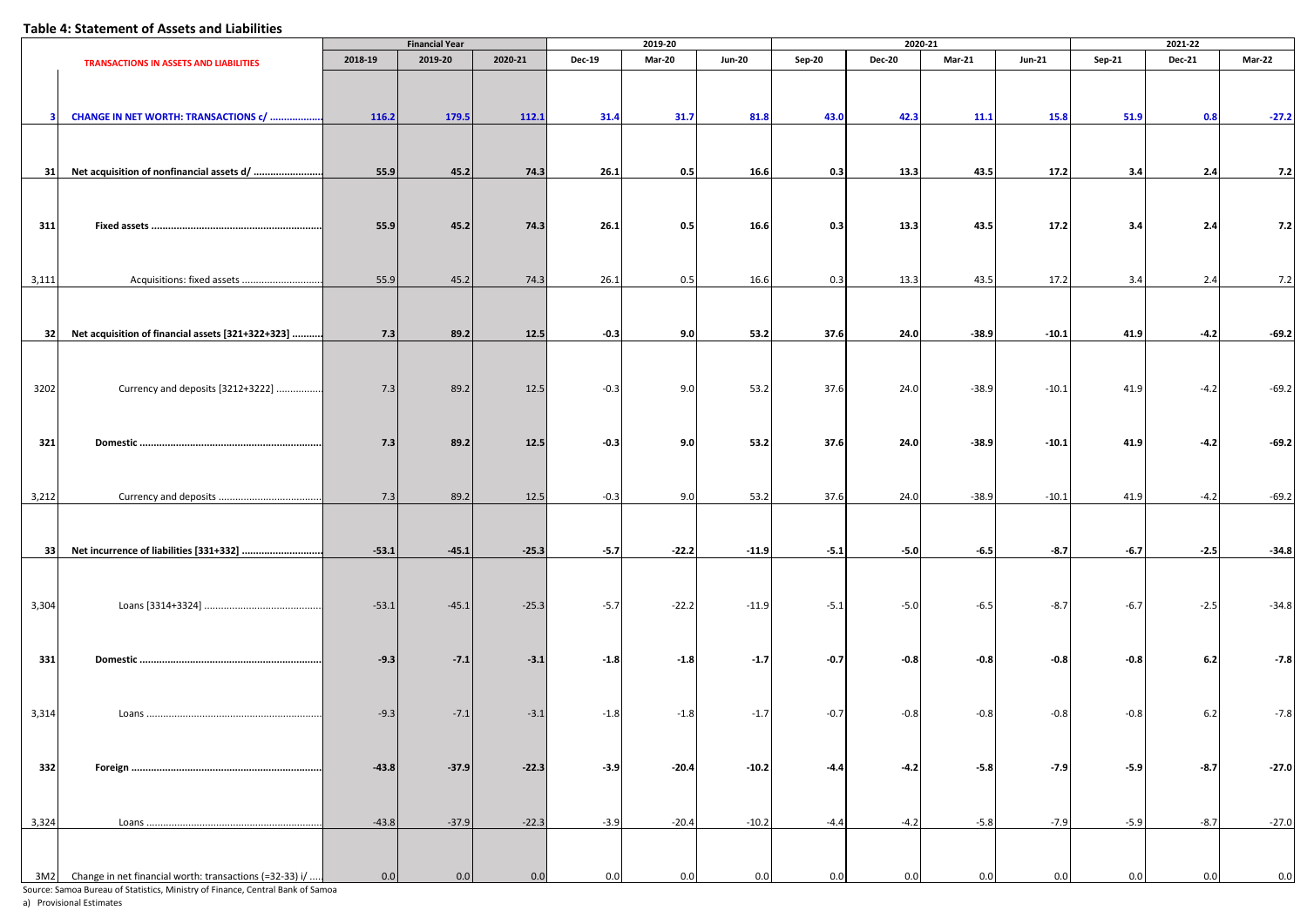## **Table 5: Expenditure by Function of Government**

|       |                                                                                     |         | <b>Financial Year</b> |         | 2019-20       |         |               |               | 2020-21       |               |               | 2021-2022 |               |               |  |
|-------|-------------------------------------------------------------------------------------|---------|-----------------------|---------|---------------|---------|---------------|---------------|---------------|---------------|---------------|-----------|---------------|---------------|--|
|       | <b>EXPENDITURE BY FUNCTION OF GOVERNMENT</b>                                        | 2018-19 | 2019-20               | 2020-21 | <b>Dec-19</b> | Mar-20  | <b>Jun-20</b> | <b>Sep-20</b> | <b>Dec-20</b> | <b>Mar-21</b> | <b>Jun-21</b> | $Sep-21$  | <b>Dec-21</b> | <b>Mar-22</b> |  |
|       | 7 TOTAL Expenditure by Function                                                     | 656.3   | 683.8                 | 753.5   | 180.3         | 161.3   | 191.8         | 150.8         | 180.1         | 196.1         | 226.4         | 118.8     | 196.3         | 171.2         |  |
|       | 701 GENERAL PUBLIC SERVICES                                                         | 162.8   | 182.3                 | 180.9   | 39.1          | 36.8    | 55.7          | 48.4          | 41.6          | 42.8          | 48.1          | 24.4      | 43.6          | 38.1          |  |
| 7011  | Executive and legislative organs, financial and fiscal<br>affairs, external affairs | 118.5   | 135.8                 | 128.3   | 27.7          | 24.9    | 44.9          | 37.1          | 28.8          | 27.8          | 34.6          | 16.2      | 24.7          | 24.2          |  |
| 70111 | Executive and legislative (CS)                                                      | 24.2    | 23.5                  | 23.0    | 6.0           | 5.0     | 6.0           | 5.8           | 6.0           | 6.5           | 4.8           | 4.9       | 7.4           | 5.3           |  |
| 70112 | Financial and Fiscal Affairs (CS)                                                   | 71.8    | 91.0                  | 81.9    | 16.1          | 14.4    | 33.2          | 27.0          | 16.0          | 15.2          | 23.6          | 7.7       | 12.3          | 14.3          |  |
| 70113 | External Affairs (CS)                                                               | 22.4    | 21.2                  | 23.4    | 5.6           | 5.5     | 5.7           | 4.3           | 6.8           | 6.1           | 6.2           | 3.7       | 5.1           | 4.6           |  |
| 7013  | <b>General services</b>                                                             | 24.4    | 26.9                  | 38.9    | 8.0           | 5.6     | 7.3           | 9.1           | 9.6           | 12.3          | 7.9           | 5.9       | 15.5          | 7.9           |  |
| 70131 | General personnel services (CS)                                                     | 4.6     | 5.2                   | 5.3     | 1.5           | 1.1     | 1.3           | 1.2           | 1.6           | 1.2           | 1.3           | 1.0       | 3.1           | 1.3           |  |
| 70132 | Overall planning and statistical services (CS)                                      | 3.4     | 4.6                   | 4.3     | 1.5           | 1.1     | 1.3           | 1.2           | 1.1           | 1.0           | 1.0           | 0.6       | 1.7           | 1.f           |  |
| 70133 | Other genral services (CS)                                                          | 16.4    | 17.1                  | 29.4    | 5.0           | 3.4     | 4.7           | 6.7           | 7.0           | 10.1          | 5.6           | 4.3       | 10.7          | 5.7           |  |
| 7016  | General public services n.e.c.                                                      | 3.3     | 3.7                   | 7.0     | $1.1$         | 0.8     | $1.1$         | 1.0           | 1.3           | 1.1           | 3.6           | 0.5       | 1.3           | 0.6           |  |
| 7017  | <b>Public debt transactions</b>                                                     | 16.6    | 15.9                  | 6.7     | 2.4           | 5.5     | 2.4           | $1.2$         | 2.0           | 1.6           | 1.9           | 1.6       | 1.9           | 5.2           |  |
|       | 703 PUBLIC ORDER AND SAFETY                                                         | 52.0    | 55.0                  | 57.8    | 14.2          | 12.9    | 14.7          | 12.1          | 15.5          | 13.6          | 16.7          | 10.8      | 18.5          | 14.8          |  |
| 7031  | <b>Police services</b>                                                              | 15.3    | 16.1                  | 16.1    | 4.2           | 3.8     | 3.7           | 3.7           | 4.7           | 4.2           | 3.5           | 3.8       | 5.5           | 4.9           |  |
| 7032  | <b>Fire protection services</b>                                                     | 6.5     | 7.0                   | 8.8     | 1.8           | 2.3     | $1.2$         | 2.2           | 2.2           | 2.2           | 2.2           | $1.5$     | 3.5           | 2.7           |  |
| 7033  | Law courts                                                                          | 13.6    | 15.1                  | 14.8    | 4.0           | 3.6     | 4.2           | 3.2           | 4.0           | 3.1           | 4.6           | 2.5       | 5.0           | 3.8           |  |
| 7034  | <b>Prisons</b>                                                                      | 6.7     | 6.9                   | 7.0     | 1.7           | 1.6     | 1.9           | $1.2$         | 1.7           | 1.6           | 2.5           | 1.2       | 1.6           | 1.6           |  |
| 7036  | Public order and safety n.e.c.                                                      | 10.0    | 9.8                   | 11.2    | 2.5           | 1.7     | 3.8           | 1.7           | 2.8           | 2.6           | 4.0           | 1.8       | 2.9           | 1.8           |  |
| 704   | <b>ECONOMIC AFFAIRS</b>                                                             | 144.4   | 146.6                 | 160.2   | 52.4          | 30.2    | 38.9          | 27.4          | 41.6          | 44.3          | 47.0          | 27.2      | 36.9          | 32.6          |  |
| 7041  | General economic, commercial, and labor affairs                                     | 11.6    | 10.6                  | 12.9    | 2.2           | 2.6     | 3.0           | 2.0           | 2.3           | 2.7           | 6.0           | 1.6       | 3.6           | 2.4           |  |
| 7042  | Agriculture, forestry, fishing, and hunting                                         | 63.2    | 44.7                  | 35.6    | 30.7          | 3.8     | 5.9           | 3.9           | 18.0          | 4.5           | 9.2           | 3.2       | 5.2           | 4.4           |  |
| 70421 | Agriculture (CS)                                                                    | 59.7    | 40.6                  | 31.4    | 29.7          | 3.0     | 4.5           | 3.0           | 17.0          | 3.7           | 7.7           | 2.5       | 4.3           | 3.f           |  |
| 70422 | Forestry (CS)                                                                       | 1.6     | 1.9                   | 1.7     | 0.4           | 0.3     | 0.7           | 0.3           | 0.4           | 0.4           | 0.6           | 0.3       | 0.5           | 0.4           |  |
| 70423 | Fishing and hunting (CS)                                                            | 2.0     | 2.2                   | 2.4     | 0.6           | 0.4     | 0.7           | 0.5           | 0.6           | 0.5           | 0.8           | 0.4       | 0.5           | 0.4           |  |
| 7043  | Fuel and energy                                                                     | 4.6     | 3.3                   | 15.5    | 1.8           | 0.2     | 0.9           | 2.3           | 0.6           | 12.3          | 0.3           | 3.4       | 1.9           | 2.5           |  |
| 7044  | Mining, manufacturing, and construction                                             | 1.9     | 1.7                   | 1.5     | 0.6           | 0.4     | 0.1           | 0.4           | 0.5           | 0.4           | 0.2           | 0.4       | 0.5           | 0.5           |  |
| 7045  | <b>Transport</b>                                                                    | 36.3    | 53.4                  | 55.5    | 7.8           | 12.2    | 23.7          | 11.7          | 11.5          | 11.7          | 20.6          | 11.7      | 12.1          | 13.1          |  |
| 70451 | Road transport (CS)                                                                 | 26.2    | 32.4                  | 50.7    | 7.5           | 11.3    | 6.1           | 11.2          | 11.0          | 11.2          | 17.2          | 11.5      | 11.9          | 12.7          |  |
| 70452 | Water transport (CS)                                                                | 0.6     | 0.8                   | 0.7     | 0.2           | 0.2     | 0.3           | 0.2           | 0.2           | 0.2           | 0.3           | 0.1       | 0.1           | 0.1           |  |
| 70454 | Air transport (CS)                                                                  | 9.5     | 20.2                  | 4.1     | 0.1           | 0.7     | 17.4          | 0.3           | 0.4           | 0.3           | 3.1           | 0.1       | 0.1           | 0.3           |  |
| 7046  | Communication                                                                       | 6.7     | 5.1                   | 8.1     | 1.4           | 1.6     | 0.9           | 1.0           | 1.5           | $1.2$         | 4.4           | 0.8       | 1.5           | 1.7           |  |
| 7047  | <b>Other industries</b>                                                             | 12.0    | 13.3                  | 18.1    | 3.2           | 4.7     | 2.0           | 3.3           | 3.1           | 8.7           | 3.0           | 2.1       | 8.3           | 5.5           |  |
| 7048  | <b>R&amp;D Economic affairs</b>                                                     | 2.7     | 2.1                   | 2.3     | $0.8\,$       | $0.6\,$ |               | 0.6           | 0.8           | 0.7           | 0.2           | $0.6\,$   | $1.0\,$       | 0.8           |  |
| 7049  | Economic affairs n.e.c.                                                             | 5.5     | 12.6                  | 10.8    | 4.0           | 4.2     | 2.4           | 2.3           | 3.4           | 2.0           | 3.0           | 3.4       | 2.6           | 1.6           |  |
|       | 705 ENVIRONMENTAL PROTECTION                                                        | 32.8    | 29.7                  | 32.6    | 8.3           | 7.7     | 8.0           | 5.0           | 7.8           | 12.5          | 7.3           | 3.2       | 7.5           | 6.5           |  |
|       | 706 HOUSING AND COMMUNITY AMENITIES                                                 | 19.4    | 17.7                  | 23.8    | 6.6           | 4.5     | 4.5           | 1.6           | 8.5           | 1.8           | 11.9          | 1.3       | 10.5          | 5.1           |  |
|       | 707 HEALTH                                                                          | 111.8   | 114.8                 | 127.7   | 26.7          | 30.8    | 35.0          | 21.4          | 29.7          | 36.7          | 40.0          | 25.4      | 34.1          | 31.2          |  |
|       | 708 RECREATION, CULTURE, AND RELIGION                                               | 4.6     | 4.0                   | 4.2     | $1.2$         | 1.0     | 0.7           | 1.0           | 1.4           | $1.2$         | 0.6           | 0.9       | 1.8           | 1.1           |  |
|       | 709 EDUCATION                                                                       | 101.0   | 107.4                 | 128.9   | 24.5          | 30.5    | 30.1          | 22.3          | 27.0          | 33.1          | 46.4          | 20.3      | 32.6          | 29.0          |  |
|       | 710 SOCIAL PROTECTION                                                               | 27.4    | 26.3                  | 37.3    | 7.4           | 6.7     | 4.1           | 11.7          | 7.0           | 10.1          | 8.5           | 5.4       | 10.7          | 12.8          |  |

Source: Samoa Bureau of Statistics, Ministry of Finance, Central Bank of Samoa